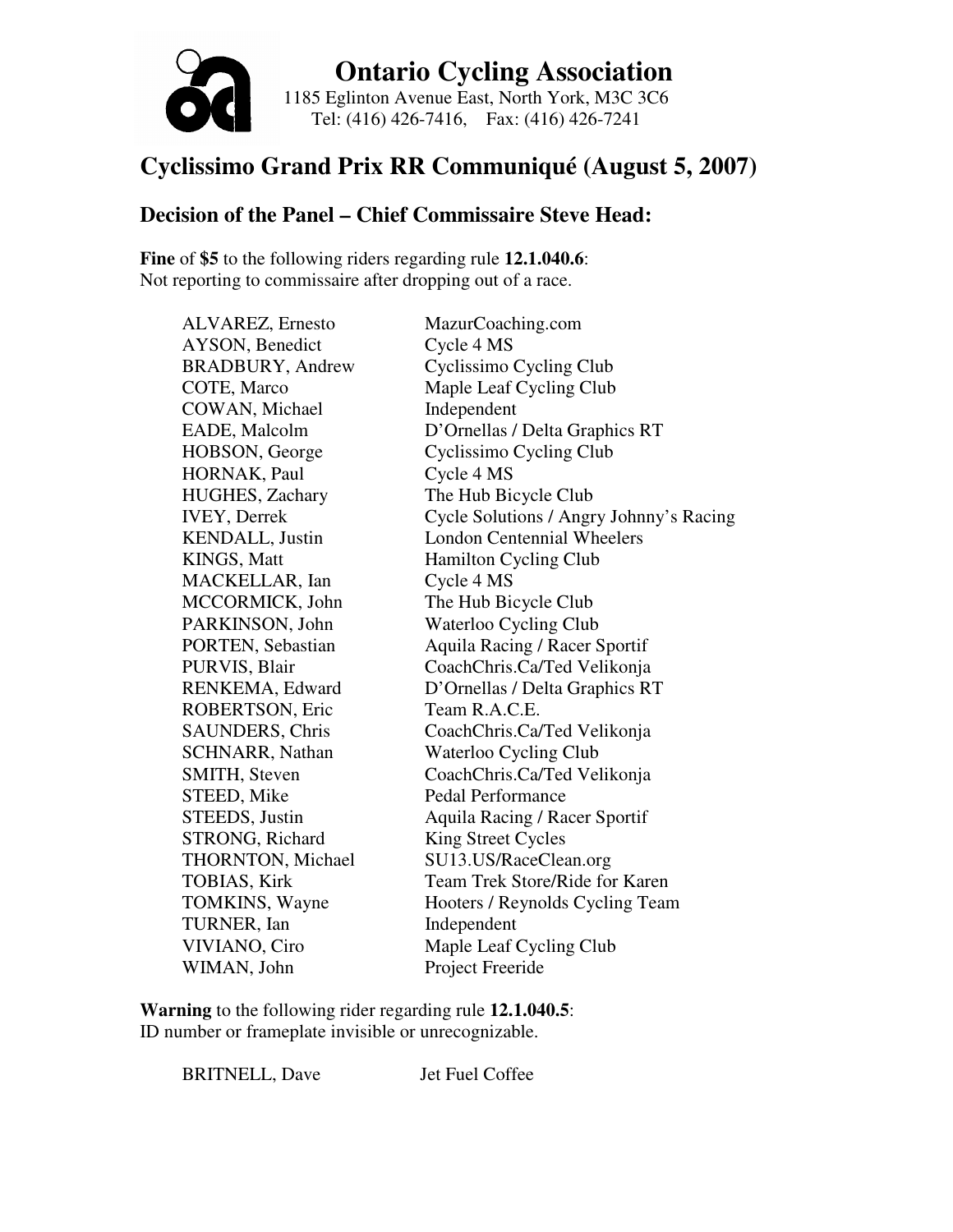

1185 Eglinton Avenue East, North York, M3C 3C6 Tel: (416) 426-7416, Fax: (416) 426-7241

**Fine** of **\$20** to the following riders regarding rule **12.1.040.24**: Non-regulation supply of refreshment.

| CORNEL, Logan | Ottawa Bicycle Club |
|---------------|---------------------|
| TEVES, Mark   | Abikes.com          |

**Disqualification** to the following riders regarding rule **12.1.040.28**: Failure to respect the instructions of the race administration or the commissaires. Crossing the yellow line.

| <b>ABRAMAVICIUS, Tony</b> | Wheels of Bloor                |
|---------------------------|--------------------------------|
| DAVIDGE, Piers            | Cycle 4 MS                     |
| DERLACKI, Martin          | Midweek Cycling Club           |
| <b>EVERAERT, Jason</b>    | CoachChris.Ca/Ted Velikonja    |
| KOFMAN, Peter             | CoachChris.Ca/Ted Velikonja    |
| LAVELL, Shane             | D'Ornellas / Delta Graphics RT |
| MANN, Marten              | CoachChris.Ca/Ted Velikonja    |
| ZANETTI, Peiro            | <b>Invita Racing</b>           |
| ZUCCHETTO, Roy            | <b>Invita Racing</b>           |

**Warning** to the following riders regarding rule **1.3.072.1**:

All independent riders must wear a plain coloured jersey that does not display any team / club names or sponsors.

| KLOTZ, Jeffrey | Independent |
|----------------|-------------|
| LOGAN, Heather | Independent |

**Warning** to the following riders regarding rule **12.1.040.28**:

Failure to respect the instructions of the race administration or the commissaires. Joining a group that the rider was not allowed to join (lapped riders riding with others same category that were not lapped).

| ASTON, Michael   | Independent |
|------------------|-------------|
| PLAYFAIR, Thomas | Independent |

**Warning** to the following riders regarding rule **2.2.024**: Failure to report for gear check (pre-race or immediately post-race).

| KLOTZ, Jeffrey     | Independent                 |
|--------------------|-----------------------------|
| KOFMAN, Mikaela    | CoachChris.Ca/Ted Velikonja |
| RAMRATTAN, Brendan | Midweek Cycling Club        |
| RUBY, Krista       | La Bicicletta / J. Lindberg |
| TOMPKINS, Jeff     | The Hub Bicycle Club        |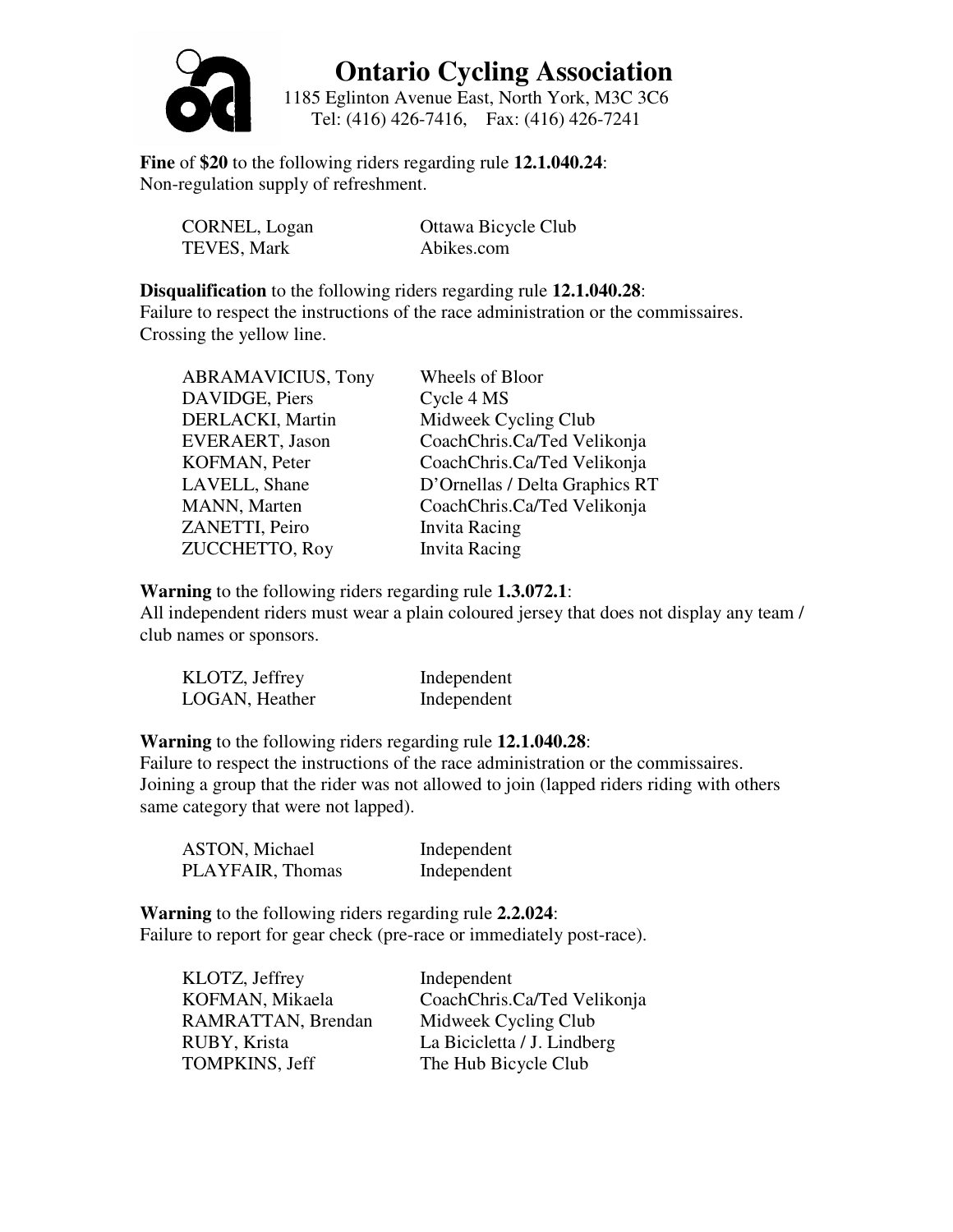

1185 Eglinton Avenue East, North York, M3C 3C6 Tel: (416) 426-7416, Fax: (416) 426-7241

**Warning** to the following riders regarding rule **1.1.027**: Mandatory photograph of licence holder missing from back of licence (effectively rendering licence invalid).

ABRAMAVICIUS, Tony Wheels of Bloor ALVAREZ, Ernesto MazurCoaching.com AMARAL, Michael Cyclepath Oakville Race Team ARENAS, Rodrigo Independent AUGER, Brett St. Catharines Cycling Club BASIREN, Stephen Ti Cycle Racing BONIN, Matthew Cycle Solutions / Angry Johnny's Racing BOWERS, Bryson Jet Fuel Coffee BREWER, Fred London Honda Westhaven Homes CHIOCCA, Robert Jamis Racing CORREA, Jesus Giovanni Independent CRANWELL, Shawn Pierik's/Elite Health DADDS, Andrew Cyclepath Oakville Race Team DAVIES, Jamie Bikesports Racing Team DOOLING, Patrick Open Access / GRG Road Racing FOSTER, Thomas Aquila Racing / Racer Sportif GILGEN, Jamie Cycle Solutions / Angry Johnny's Racing GILROY, Shea Independent GROSE, David Bikesports Racing Team HEILBRONN, Tovi Midweek Cycling Club HENDRY, Neil Cyclissimo Cycling Club JONES-BAUMGARDT, Celeste MazurCoaching.com JONESS, Diana Team R.A.C.E. KOFMAN, Peter CoachChris.Ca/Ted Velikonja KROLOUSKI, Mandy Independent LABANCZ, David La Bicicletta / J. Lindberg LACKOVIC, Sladen Waterloo Cycling Club LAZARSKI, Martin Rocky Mountain Haywood LIOKOSSIS, Antonio CoachChris.Ca/Ted Velikonja LOUD, Sam Black Sheep Cycling Club LUSCOMBE, Scott D'Ornellas / Delta Graphics RT MACPHAIL, Don Newmarket Eagles MANNING, Ian Team Spin 12 MARMELO, Augy Project Freeride MASSICOTTE, Robert Cyclepath Markham MCCAUGHEY, Michael Pierik's/Elite Health MOORE, Michael M. Team R.A.C.E. NELSON, Rebecca MazurCoaching.com PROSSER, Jonathan Aquila Racing / Racer Sportif RETAMAL, Oscar Independent RICHARDS, Doug Pierik's/Elite Health ROSE, Joel The Hub Bicycle Club SCHILLER, Jeffrey The Cyclepath Thunder Bay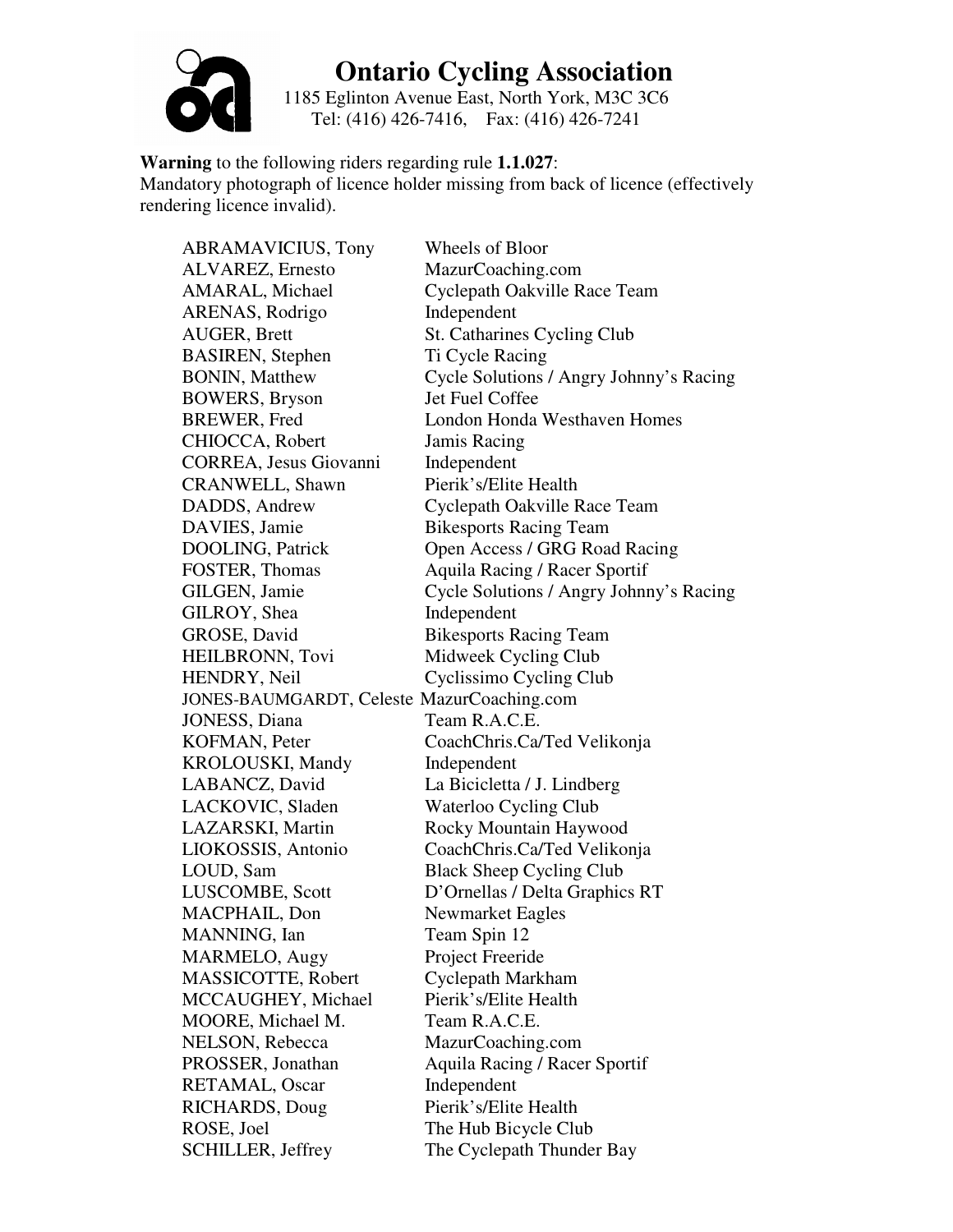

1185 Eglinton Avenue East, North York, M3C 3C6 Tel: (416) 426-7416, Fax: (416) 426-7241

STRONG, Richard King Street Cycles SWEAZEY, Glenn Wheels of Bloor WIMAN, John Project Freeride

SIMPSON, Anthony Mississauga Bicycle Racing Club SMITH, Steven CoachChris.Ca/Ted Velikonja SPENCER, Brandon Kawartha Cycling Club THORNTON, Michael SU13.US/RaceClean.org TORCHIA, Joe London Honda Westhaven Homes VILLANO, Tom Team Trek Store/Ride for Karen WOOLLEY, David CoachChris.Ca/Ted Velikonja

**Warning** to the following riders regarding rule **12.1.040.28**:

Failure to respect the instructions of the race administration or the commissaires. Not returning their bib numbers.

ABRAMAVICIUS, Tony Wheels Of Bloor Ct BATTY, Mark Team R.A.C.E BOUCHER, Haydn 3 Rox Racing BOWERS, Bryson Jet Fuel Coffee CAVANAGH, Greg Cyclepath Oakville CHIOCCA, Robert Jamis Racing COWAN, Michael Independent CRAMER, David Jet Fuel Coffee DAVIDGE, Piers Cycle 4 Ms DAVIS, Kevin Wheels Of Bloor Ct DORFMAN, Scott QCC/Handlebars DOUCET, Craig Jet Fuel Coffee FILLION, Aaron Ottawa Bicycle Club HALL, Josh Jet Fuel Coffee KRAMER, Stefan Team R.A.C.E

ANDERSON, Lorne La Bicicletta / J. Lindeberg ATKINS, Chris La Bicicletta / J. Lindeberg BARNES, Jon Team Trek Store/Ride For Karen BELL, Mathew Cyclissimo Cycling Club BERRIDGE, Matthew La Bicicletta / J. Lindeberg BLACKBURN, James Open Access/ Grg Road Racing CAMPBELL, Ed D'Ornellas / Delta Graphics Rt CHAFFE, Matthew Open Access/ Grg Road Racing CHOWN, Nathan Cyclissimo Cycling Club COCKBURN, Heath La Bicicletta / J. Lindeberg DERLACKI, Martin Midweek Cycling Club DEVEER, Craig Team Expresscopy.Com HECK, Steve Team Trek Store/Ride For Karen HUNT, Andrew St. Catharines Cycling Club KINGS, Matt Hamilton Cycling Club LABANCZ, David La Bicicletta / J. Lindeberg LAVELL, Shane D'Ornellas / Delta Graphics Rt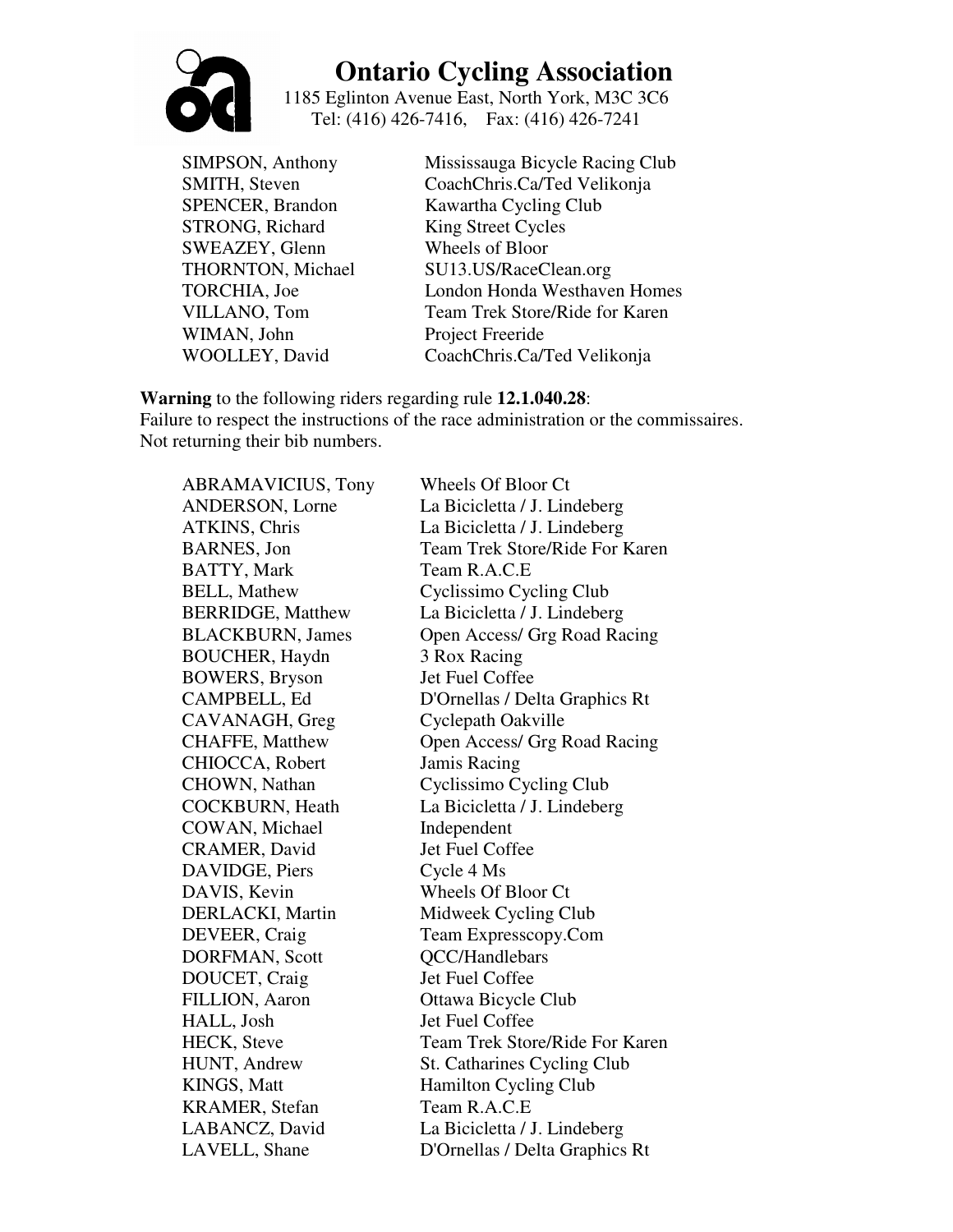

1185 Eglinton Avenue East, North York, M3C 3C6 Tel: (416) 426-7416, Fax: (416) 426-7241

LAZARSKI, Martin Rocky Mountain Haywood LEE, Brian Team R.A.C.E MANNING, Ian Team Spin 12 MATTHIAS, Brendan Mazurcoaching.Com MCEWEN, James Midweek Cycling Club MCKAY, Stuart Cycle 4 Ms MOORE, Keith Team Spin 12 MOORE, Michael M. Team Race.Com MORETTI, Cary Project Freeride MORSE, Peter Jet Fuel Coffee PATON, Christopher Cycle 4 Ms PETROVSKI, Ilija Wheels Of Bloor Ct POZNIAK, Mark Team Race.Com SCHESKE, Todd Preferred Care SCHMIDT, Thomas **ZM** Cycling Club SKALSKI, Jason Preferred Care ST. JOHN, Derrick The Cyclery STABLES, Mark Independent ZANETTI, Peiro Invita Racing

MACDONALD, James Cyclissimo Cycling Club MAGGIACOMO, Daniel Italpasta-Transport Belmire MATHIS, Michael Preferred Care/Queen City Cyclists MCCARTHY, Craig Open Access/ Grg Road Racing PLAICE, Keir Emd Serono Cycle Logik Racing PURVIS, Blair Coach Chris.Ca / Ted Velikonja RANDELL, Andrew Symmetrics Cycling Team ROBERTSON, W. Drew Team Trek Store/Ride For Karen SMITH, Steven Coach Chris.Ca / Ted Velikonja STAFFO, Dan Jw Dundees Premium Beers TORCHIA, Joe London Honda Westhaven Homes VALENTI, Jason Coach Chris.Ca / Ted Velikonja VEAL, Ed Cyclissimo Cycling Club VIVIANO, Ciro Maple Leaf Cycling Club WIEDITZ, Thorben Italpasta-Transport Belmire

Note to all riders:

1. Effective 2007 the Canadian Cycling Association mandates that licence holders affix a recent photograph to the back of their race licence to validate the licence. Presentation of separate photo ID is no longer acceptable. This rule will be enforced at Provincial Championship events, **with start being refused for non-compliant licences**.

2. Starting with the Elliot Lake race, any Master 1 or Senior 1/2 rider who does not return their bib number will be fined \$5.00.

3. Payment for outstanding fines is due prior to Provincial Championships.